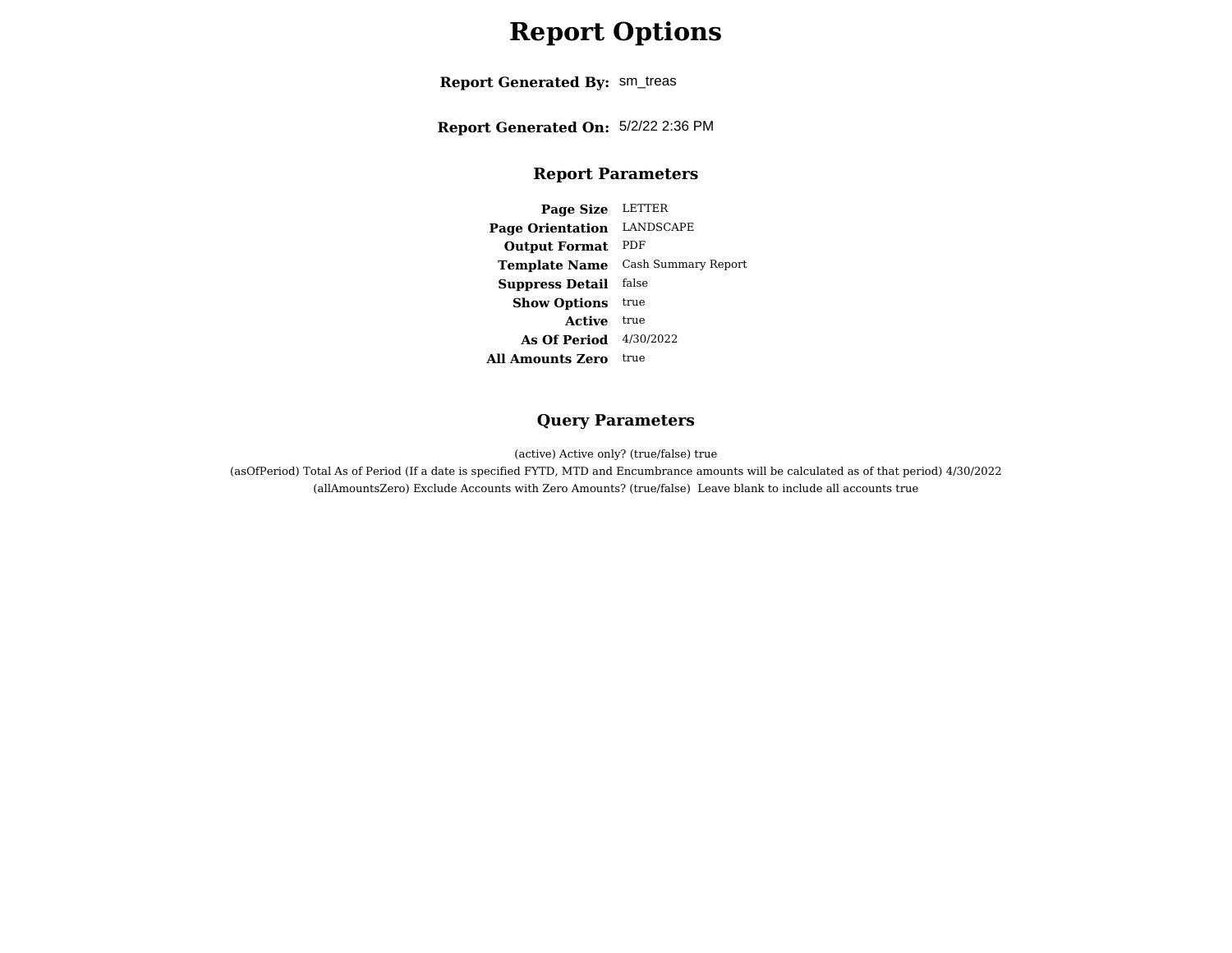### **ST. MARYS CITY SCHOOLS**

#### **Cash Summary Report**

| <b>Full Account</b> | <b>Description</b>                                    | <b>Initial Cash</b> | <b>MTD Received</b> |              | <b>FYTD Received   MTD Expended   FYTD Expended</b> |                                                                                                                             | <b>Fund Balance</b> | Encumbrance | Unencumbered   |
|---------------------|-------------------------------------------------------|---------------------|---------------------|--------------|-----------------------------------------------------|-----------------------------------------------------------------------------------------------------------------------------|---------------------|-------------|----------------|
| Code                |                                                       |                     |                     |              |                                                     |                                                                                                                             |                     |             | <b>Balance</b> |
| 001-0000            | <b>GENERAL FUND</b>                                   |                     |                     |              |                                                     | \$7,321,118.07 \$1,603,604.85 \$22,624,030.24 \$1,634,557.36 \$17,368,892.13 \$12,576,256.18 \$1,222,972.27 \$11,353,283.91 |                     |             |                |
| 002-9010            | <b>BOND RETIREMENT - 2008</b><br><b>SERIES</b>        | 2,580,538.68        | 648.11              | 1,759,240.40 | 297,552.00                                          | 1,666,764.93                                                                                                                | 2,673,014.15        | 0.00        | 2,673,014.15   |
| 003-0000            | PERMANENT IMPROVEMENT                                 | 630,220.23          | 167.88              | 313.847.57   | 0.00                                                | 543,504.91                                                                                                                  | 400,562.89          | 299,427.01  | 101,135.88     |
| 003-9016            | PERM IMPROVE RESERVE ACCT                             | 323,515.25          | 0.00                | 60,000.00    | 0.00                                                | 14,593.90                                                                                                                   | 368,921.35          | 7,296.95    | 361,624.40     |
| 004-9010            | <b>BUILDING</b>                                       | 409,183.47          | 73.50               | 328.34       | 0.00                                                | 72,618.76                                                                                                                   | 336,893.05          | 0.00        | 336,893.05     |
| 006-0000            | <b>FOOD SERVICE</b>                                   | 369,853.99          | 200,373.78          | 1,707,416.80 | 171,023.19                                          | 1,229,082.43                                                                                                                | 848,188.36          | 202,447.92  | 645,740.44     |
| 007-9003            | <b>SPECIAL TRUST - PRIMARY</b><br><b>SCHOOL</b>       | 3,554.33            | 0.80                | 262.61       | 0.00                                                | 177.96                                                                                                                      | 3,638.98            | 0.00        | 3,638.98       |
| 007-9004            | SPECIAL TRUST - MIDDLE<br><b>SCHOOL</b>               | 384.55              | 74.66               | 245.18       | 0.00                                                | 536.35                                                                                                                      | 93.38               | 116.67      | (23.29)        |
| 007-9007            | <b>SPECIAL TRUST -</b><br><b>INTERMEDIATE SCHOOL</b>  | 65.80               | 85.95               | 330.82       | 0.00                                                | 300.16                                                                                                                      | 96.46               | 0.00        | 96.46          |
| 007-9008            | SPECIAL TRUST - MEMORIAL<br><b>HIGH SCHOOL</b>        | 1,173.53            | 112.38              | 1,496.15     | 583.00                                              | 1,341.68                                                                                                                    | 1,328.00            | 1,200.00    | 128.00         |
| 014-9013            | ROTARY-INTERNAL SERV-<br><b>LOCKER FUND</b>           | 3,930.64            | 0.00                | 0.00         | 0.00                                                | 389.95                                                                                                                      | 3,540.69            | 0.00        | 3,540.69       |
| 014-9016            | ROTARY-INTERNAL SERV-8TH<br><b>GRADE FIELD TRIP</b>   | 17.246.69           | 0.00                | 6,306.00     | 440.00                                              | 7.112.00                                                                                                                    | 16,440.69           | 0.00        | 16,440.69      |
| 018-9003            | PUBLIC SCHOOL SUPPORT -<br>PRIMARY BUILDING           | 4,238.35            | 1,001.56            | 9,932.34     | 166.10                                              | 6,175.94                                                                                                                    | 7,994.75            | 7,000.00    | 994.75         |
| 018-9004            | PUBLIC SCHOOL SUPPORT -<br>MIDDLE SCHOOL              | 7,782.31            | 563.68              | 4,760.08     | 46.49                                               | 4,324.32                                                                                                                    | 8,218.07            | 804.24      | 7,413.83       |
| 018-9007            | PUBLIC SCHOOL SUPPORT -<br><b>INTERMEDIATE SCHOOL</b> | 12,705.50           | 3.20                | 1,365.92     | 587.27                                              | (5.24)                                                                                                                      | 14,076.66           | 0.00        | 14,076.66      |
| 018-9008            | PUBLIC SCHOOL SUPPORT-<br>HIGH SCHOOL BUILDING        | 1,028.22            | 0.40                | 1,311.49     | 583.00                                              | 1,072.84                                                                                                                    | 1,266.87            | 2,700.00    | (1, 433.13)    |
| 018-9010            | PUBLIC SCHOOL SUPPORT-<br>SUPERINTENDENT'S FUND       | 7.140.79            | 11.74               | 1,469.30     | 990.00                                              | 1,604.93                                                                                                                    | 7.005.16            | 745.88      | 6,259.28       |
| 018-9011            | PUBLIC SCHOOL SUPPORT -<br>HS/MS I-READS PROGRAM      | 1,388.08            | 0.30                | 1.29         | 0.00                                                | 0.00                                                                                                                        | 1,389.37            | 0.00        | 1,389.37       |
| 019-9021            | OTHER GRANTS - GEN YOUTH                              | 0.00                | 0.00                | 2,000.00     | 0.00                                                | 2,000.00                                                                                                                    | 0.00                | 0.00        | 0.00           |
| 019-9022            | <b>OTHER GRANTS - MMGW MINI-</b><br><b>GRANT</b>      | 0.00                | 0.00                | 0.00         | 2,726.37                                            | 2,859.77                                                                                                                    | (2,859.77)          | 0.00        | (2,859.77)     |
| 034-9010            | CLASSROOM FAC. MAINT.                                 | 641,986.24          | 0.00                | 129,947.00   | 11,469.60                                           | 131,189.28                                                                                                                  | 640,743.96          | 63,160.75   | 577,583.21     |
| 070-0000            | <b>CAPITAL PROJ</b>                                   | 65,559.50           | 8,195.80            | 110,277.13   | 85.80                                               | 138,133.34                                                                                                                  | 37,703.29           | 23.00       | 37,680.29      |
| 200-9111            | <b>ART CLUB</b>                                       | 1,207.85            | 0.00                | 210.00       | 0.00                                                | 105.00                                                                                                                      | 1,312.85            | 0.00        | 1,312.85       |
| 200-9113            | <b>THESPIANS</b>                                      | 9,946.29            | 115.00              | 6,358.97     | (285.00)                                            | 7,245.93                                                                                                                    | 9,059.33            | 137.60      | 8,921.73       |
| 200-9117            | <b>SCIENCE CLUB</b>                                   | 294.00              | 0.00                | 0.00         | 0.00                                                | 0.00                                                                                                                        | 294.00              | 0.00        | 294.00         |
| 200-9128            | <b>SPANISH CLUB</b>                                   | 517.27              | 0.00                | 0.00         | 0.00                                                | 0.00                                                                                                                        | 517.27              | 0.00        | 517.27         |
| 200-9130            | <b>BAND</b>                                           | 4,488.20            | 0.00                | 1,317.89     | 8,034.39                                            | (51.45)                                                                                                                     | 5,857.54            | 1,497.75    | 4,359.79       |
| 200-9138            | <b>CHOIR</b>                                          | 1,455.00            | 0.00                | 250.00       | 0.00                                                | 0.00                                                                                                                        | 1,705.00            | 0.00        | 1,705.00       |
| 200-9139            | <b>GLITTER-N-GOLD</b>                                 | 1,216.35            | 0.00                | 95.00        | 0.00                                                | 0.00                                                                                                                        | 1,311.35            | 0.00        | 1,311.35       |
| 200-9141            | NATIONAL HONOR SOCIETY                                | 13,763.43           | 0.00                | 13,184.00    | 0.00                                                | 15,336.06                                                                                                                   | 11,611.37           | 268.44      | 11,342.93      |
| 200-9308            | <b>DECA CONCESSIONS</b>                               | 0.00                | 0.00                | 43,991.78    | 77.41                                               | 44,069.19                                                                                                                   | (77.41)             | 23,608.73   | (23,686.14)    |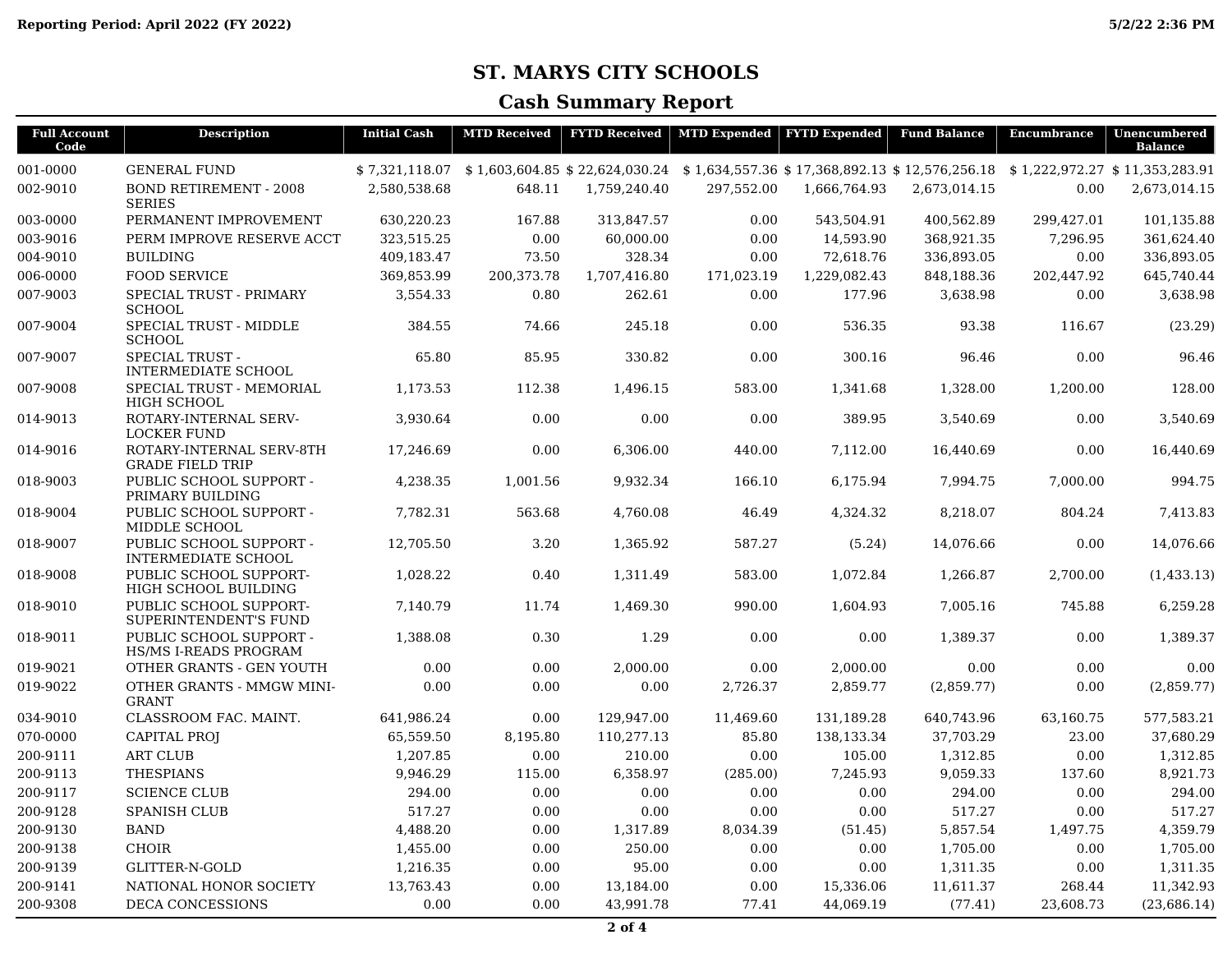### **ST. MARYS CITY SCHOOLS**

#### **Cash Summary Report**

| <b>Full Account</b><br>Code | <b>Description</b>                           | <b>Initial Cash</b> | <b>MTD Received</b> | <b>FYTD Received</b> |           | MTD Expended   FYTD Expended | <b>Fund Balance</b> | Encumbrance | Unencumbered<br><b>Balance</b> |
|-----------------------------|----------------------------------------------|---------------------|---------------------|----------------------|-----------|------------------------------|---------------------|-------------|--------------------------------|
| 200-9309                    | <b>DECA STORE</b>                            | \$1,648.34          | \$0.00              | \$1,000.00           | \$371.18  | \$1,356.39                   | \$1,291.95          | \$4,960.43  | $$$ $(3,668.48)$               |
| 200-9310                    | <b>DECA</b>                                  | 13,283.13           | 2,512.00            | 50,677.90            | 1,084.38  | 52,379.54                    | 11,581.49           | 6,524.38    | 5,057.11                       |
| 200-9330                    | <b>FFA</b>                                   | 34,126.81           | 1,377.75            | 49,452.04            | 1,732.93  | 49,728.16                    | 33,850.69           | 7,116.44    | 26,734.25                      |
| 200-9350                    | FELLOWSHIP OF CHRISTIAN<br><b>ATHELETES</b>  | 1,288.24            | 2,281.00            | 2,771.00             | 721.60    | 1,284.60                     | 2,774.64            | 0.00        | 2,774.64                       |
| 200-9395                    | <b>INDUSTRIAL TECHNOLOGY</b><br><b>CLUB</b>  | 2,905.66            | 296.88              | 536.94               | 0.00      | 0.00                         | 3,442.60            | 0.00        | 3,442.60                       |
| 200-9553                    | <b>CHEERLEADERS</b>                          | 14,082.69           | 0.00                | 6,892.89             | 0.00      | 4,457.51                     | 16,518.07           | 862.65      | 15,655.42                      |
| 200-9590                    | <b>WEIGHT TRAINING CLUB</b>                  | 4,202.00            | 0.00                | 625.40               | 0.00      | 1,335.13                     | 3,492.27            | 0.00        | 3,492.27                       |
| 200-9610                    | STUDENT COUNCIL                              | 8,088.20            | 0.00                | 8,746.73             | 0.00      | 4,783.04                     | 12,051.89           | 3,060.93    | 8,990.96                       |
| 200-9635                    | <b>FRIENDS OF RACHEL</b>                     | 1,978.03            | 0.00                | 0.00                 | 0.00      | 1,978.03                     | 0.00                | 0.00        | 0.00                           |
| 200-9637                    | <b>GATEKEEPERS</b>                           | 319.97              | 0.00                | 2,008.03             | 50.75     | 301.81                       | 2,026.19            | 0.00        | 2,026.19                       |
| 200-9639                    | <b>INTERACT</b>                              | 550.00              | 0.00                | 0.00                 | 0.00      | 0.00                         | 550.00              | 0.00        | 550.00                         |
| 200-9640                    | <b>ELECTRONIC</b><br>COMMUNICATIONS          | 78.17               | 0.00                | 0.00                 | 0.00      | 0.00                         | 78.17               | 0.00        | 78.17                          |
| 200-9680                    | <b>MIRROR YEARBOOK</b>                       | 8,590.15            | 0.00                | 5,530.00             | 259.15    | 2,515.71                     | 11,604.44           | 140.85      | 11,463.59                      |
| 200-9720                    | <b>CLASS OF 2020</b>                         | 190.00              | 0.00                | 0.00                 | 0.00      | 190.00                       | 0.00                | 0.00        | 0.00                           |
| 200-9721                    | CLASS OF 2021                                | 1,701.24            | 0.00                | 0.00                 | 0.00      | 1,701.24                     | 0.00                | 0.00        | 0.00                           |
| 200-9722                    | <b>CLASS OF 2022</b>                         | 2,961.99            | 31.50               | 355.50               | 0.00      | 1,511.99                     | 1,805.50            | 0.00        | 1,805.50                       |
| 200-9723                    | <b>CLASS OF 2023</b>                         | 399.00              | 3,590.50            | 7,431.04             | 268.19    | 2,587.97                     | 5,242.07            | 850.00      | 4,392.07                       |
| 200-9724                    | <b>CLASS OF 2024</b>                         | 0.00                | 22.50               | 286.00               | 0.00      | 0.00                         | 286.00              | 0.00        | 286.00                         |
| 300-9500                    | <b>ATHLETICS</b>                             | 104,086.51          | 3,208.50            | 194,214.69           | (350.03)  | 175,871.47                   | 122,429.73          | 42,621.09   | 79,808.64                      |
| 300-9501                    | <b>ATHLETICS - TOURNAMENT</b><br><b>FUND</b> | 0.00                | 0.00                | 14,020.00            | 0.00      | 14,020.00                    | 0.00                | 0.00        | 0.00                           |
| 300-9510                    | ATHLETICS - CONCESSIONS                      | 0.00                | 264.60              | 264.60               | 1,208.67  | 2,208.67                     | (1,944.07)          | 3,817.44    | (5,761.51)                     |
| 401-9921                    | <b>AUXILIARY SERV</b>                        | 30,143.77           | 0.00                | 3.83                 | 0.00      | 30,147.60                    | 0.00                | 0.00        | 0.00                           |
| 401-9922                    | <b>AUXILIARY SERV</b>                        | 0.00                | 15.17               | 141,216.93           | 9,968.90  | 81,667.81                    | 59,549.12           | 11,853.33   | 47,695.79                      |
| 451-9607                    | <b>ONENET CONNECTIVITY - FY07</b>            | 3,600.00            | 0.00                | 7,200.00             | 0.00      | 7,200.00                     | 3,600.00            | 0.00        | 3,600.00                       |
| 461-9022                    | VOC ED ENHANCEMENTS                          | 0.00                | 1,522.86            | 3,045.68             | 0.00      | 3,045.68                     | 0.00                | 0.00        | 0.00                           |
| 461-9922                    | VOC ED ENHANCEMENTS                          | 0.00                | 0.00                | 4,009.02             | 0.00      | 4,009.02                     | 0.00                | 0.00        | 0.00                           |
| 467-9920                    | STUDENT WELLNESS AND<br><b>SUCCESS</b>       | 116,641.22          | 0.00                | 0.00                 | 0.00      | 116,641.22                   | 0.00                | 0.00        | 0.00                           |
| 499-9023                    | ODE SCHOOL BUS PRUCHASE<br><b>PROGRAM</b>    | 0.00                | 0.00                | 0.00                 | 0.00      | 0.00                         | 0.00                | 0.00        | 0.00                           |
| 499-9922                    | OHIO AG SCHOOL SAFETY<br><b>GRANT</b>        | 0.00                | 0.00                | 0.00                 | 181.28    | 10,509.31                    | (10,509.31)         | 0.00        | (10,509.31)                    |
| 501-9607                    | ADULT BASIC EDUCATION                        | 1,662.35            | 0.00                | 2,125.00             | 0.00      | 1.200.00                     | 2,587.35            | 50.00       | 2,537.35                       |
| 507-9321                    | <b>ESSER III</b>                             | 0.00                | 47,539.71           | 480,506.54           | 52,185.85 | 532,692.39                   | (52, 185.85)        | 231,738.24  | (283, 924.09)                  |
| 507-9922                    | <b>ESSERII</b>                               | 0.00                | 0.00                | 943,827.14           | 0.00      | 943,827.14                   | 0.00                | 5,829.76    | (5,829.76)                     |
| 516-9322                    | ARP IDEA-B SPECIAL<br><b>EDUCATION</b>       | 0.00                | 3,731.80            | 22,199.66            | 3,731.80  | 25,931.46                    | (3,731.80)          | 0.00        | (3,731.80)                     |
| 516-9917                    | <b>IDEA-B SPECIAL EDUCATION</b>              | 0.00                | 0.00                | 0.00                 | 0.00      | 0.00                         | 0.00                | 0.00        | 0.00                           |
| 516-9921                    | <b>IDEA-B SPECIAL EDUCATION</b>              | (42,075,40)         | 0.00                | 118,788.56           | 0.00      | 76,713.16                    | 0.00                | 0.00        | 0.00                           |